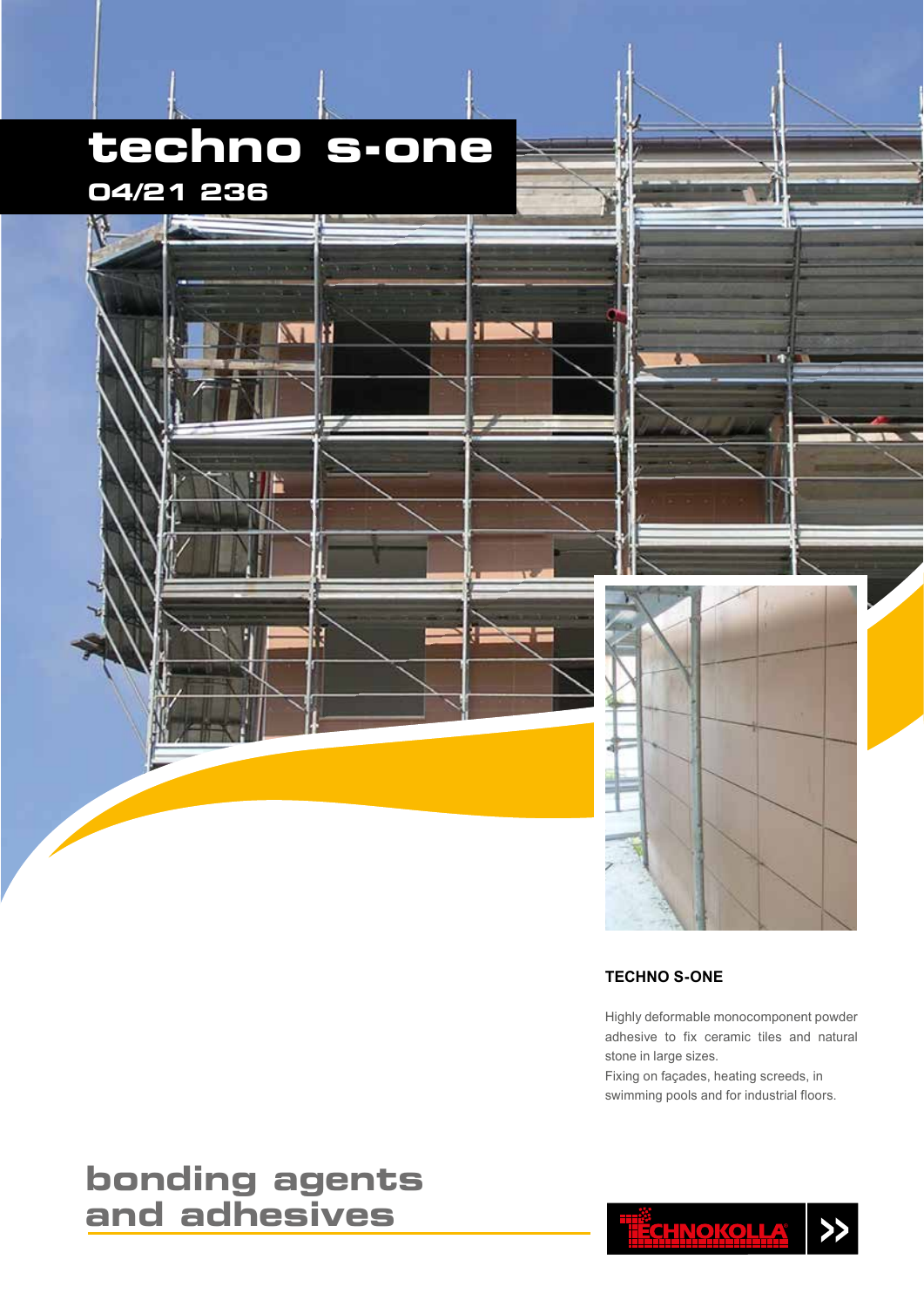





 $\circ$  ( ) ( ) ( )

#### **MAIN FEATURES**

Monocomponent Frost proof No vertical creep Highly deformable Layers up to 10 mm thick

#### **APPEARANCE**

White or grey powder

#### **STORAGE**

12 months in dry place

#### **FIELDS OF USE**

- Fixing ceramic tiles of all types, even large sizes, on walls and floors, indoors and outdoors.
- Suitable for use when high performance is required, such as: tile laying in industrial environments, swimming pools or facades.
- Over-tiling on top of old ceramic tiles without use of primer.
- Suitable for fixing thin porcelain stoneware slabs.
- Fixing natural stone and marble, so long as they are not affected by water.
- Fixing on electric or water heating screeds.
- Spot-glueing insulating panels made of polystyrene, polyurethane foam, rock or glass wool.

#### **SUBSTRATES**

Cement-based plaster, cement-lime mortar, gypsum-based plaster<sup>1</sup>, anhydrite screeds<sup>4</sup>, cement-based screeds, concrete, aerated concrete, old ceramic floors, resilient floors perfectly adherent (excluding polyolefin coatings)², plasterboard<sup>1</sup>, RASOGUM + or products of RASOLASTIK range.

- <sup>1</sup> after application of PRIMER-T PLUS
- ² after application of PRIMER-101 PLUS

#### **NATURE OF THE PRODUCT**

TECHNO S-ONE mainly consists of high-strength cements, selected mineral charges and specific additives.

For further details, ask the technical office for the safety brief or download it from the web site www.technokolla.com.





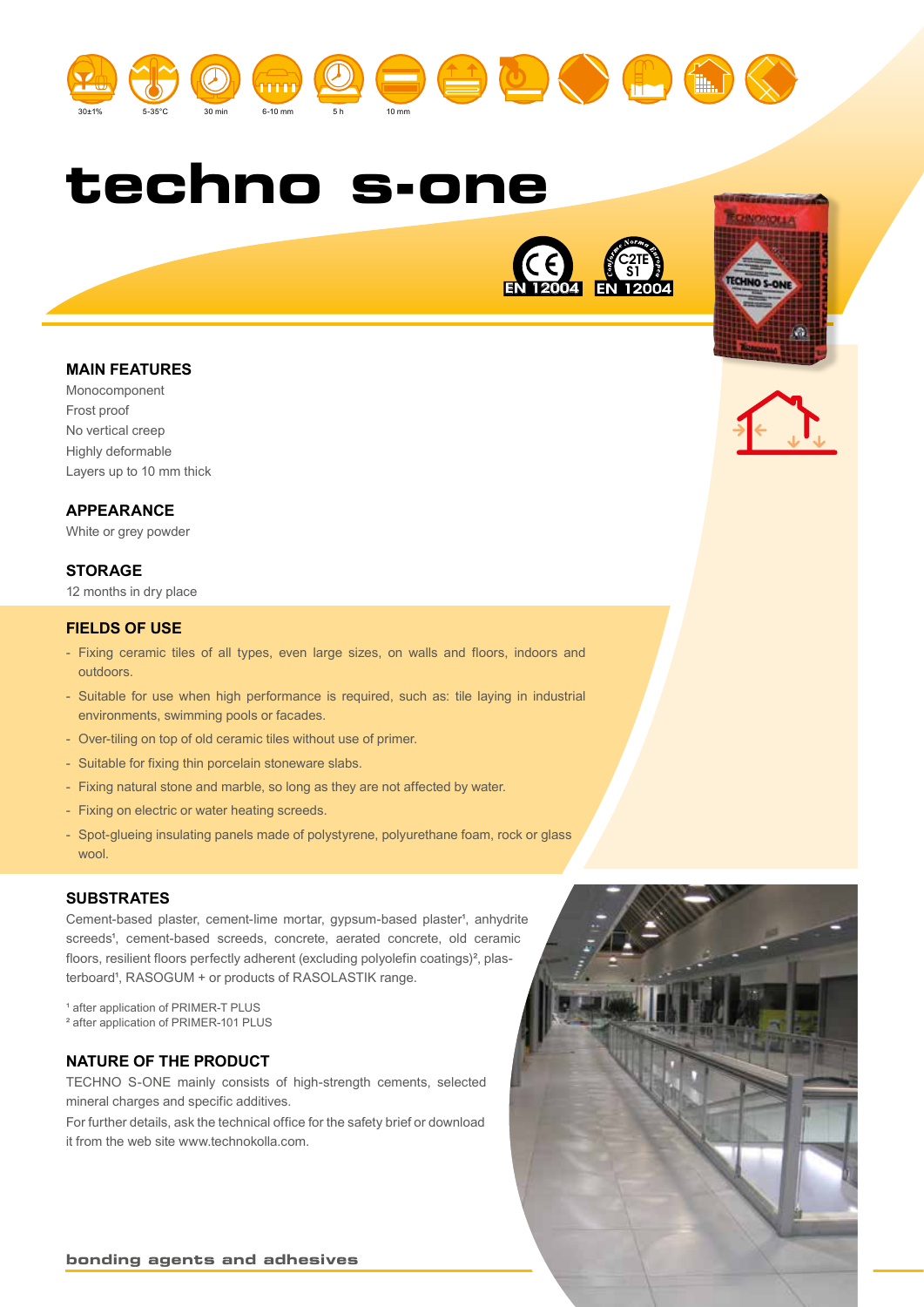#### **RECOMMENDED ACCESSORIES**



#### **OPERATIONS PRIOR TO APPLICATION**

Substrates must fulfill the requirements of the local standards, be properly cured, structurally sound, dimensionally stable, free of any loose or friable particles, clean, dry and free of any contaminants such as dust, dirt, oil, grease, release agent, cement laitance or efflorescence. Cement substrates should not be subject to shrinkage after the installation of the product, therefore they must be properly cured. Comply with local standards.

Depending on the substrate condition and contaminants to be removed from the surface, perform adequate preparation techniques, such as water-jet washing or blastcleaning, in order to remove all traces of any materials that could reduce the product's adhesion to the substrate. Cracks in substrates must be identified and sealed appropriately e.g. with REPAIR epoxy resin. On non-absorbent or substrates with limited absorbency, such as existing ceramic tiles etc., check to confirm that these surfaces are all firmly and securely bonded and stable, then use suitable degreasing/descaling products to thoroughly and completely clean the surface e.g. with DET BASICO and DET ACIDO.

For applications in hot climates / environments and / or on absorbent substrates, thoroughly pre-dampen the surface immediately prior to the product application, but avoid any ponding / standing water on the surface, which must not be damp to touch and not with a dark-matt / wet surface appearance i.e. it must be saturated surface dry (SSD).

For tiling in frequently damp or wet rooms, then a suitable TECHNOKOLLA<sup>®</sup> waterproofing product / system should be applied before the tiling. Small localized hollows or gravel pockets in concrete can be leveled (thickness not more than 5 mm) with TECHNO S-ONE 24 h prior to fixing. If thicker layers are required, use RASO, GAP or GAP-R before fixing tiles.

#### **HOW TO PREPARE THE MIXTURE**

Mix TECHNO S-ONE with approximately 7.5 l of clean water (30±1%).

Blend until mixture is homogeneous and lump-free. It is advisable to use blender at low speed (approx. 500 rpm) as high speed will reduce the mechanical characteristics of the product. Wait 3 minutes, then stir the product briefly again before applying. The creamy paste obtained can be easily applied by trowel and possesses optimum thixotropy.

#### **APPLICATION**

Apply using a notched trowel. Apply sufficient product to ensure complete 'wetting' of the back of the tiles. Tiling must be carried out on freshly applied adhesive, applying adequate pressure to ensure complete and uniform contact with the adhesive and thus optimum bond. If a film is seen to form on the surface, the adhesive has been left for too long, then immediately remove the adhesive layer with the trowels, discard this material and apply a fresh layer of adhesive. Do not wet the adhesive once applied, as the water compromises the adhesion. Avoid application in direct sunlight and/or strong wind / draughts.

#### **WARNINGS AND RECOMMENDATIONS**

It is always advisable to apply two coats when laying tile sizes measuring 900 cm<sup>2</sup> or larger.

#### **Do not apply to:**

- metal

#### **Do not use:**

- at temperatures less than 5°C or more than 35°C
- in coats more than 10 mm thick